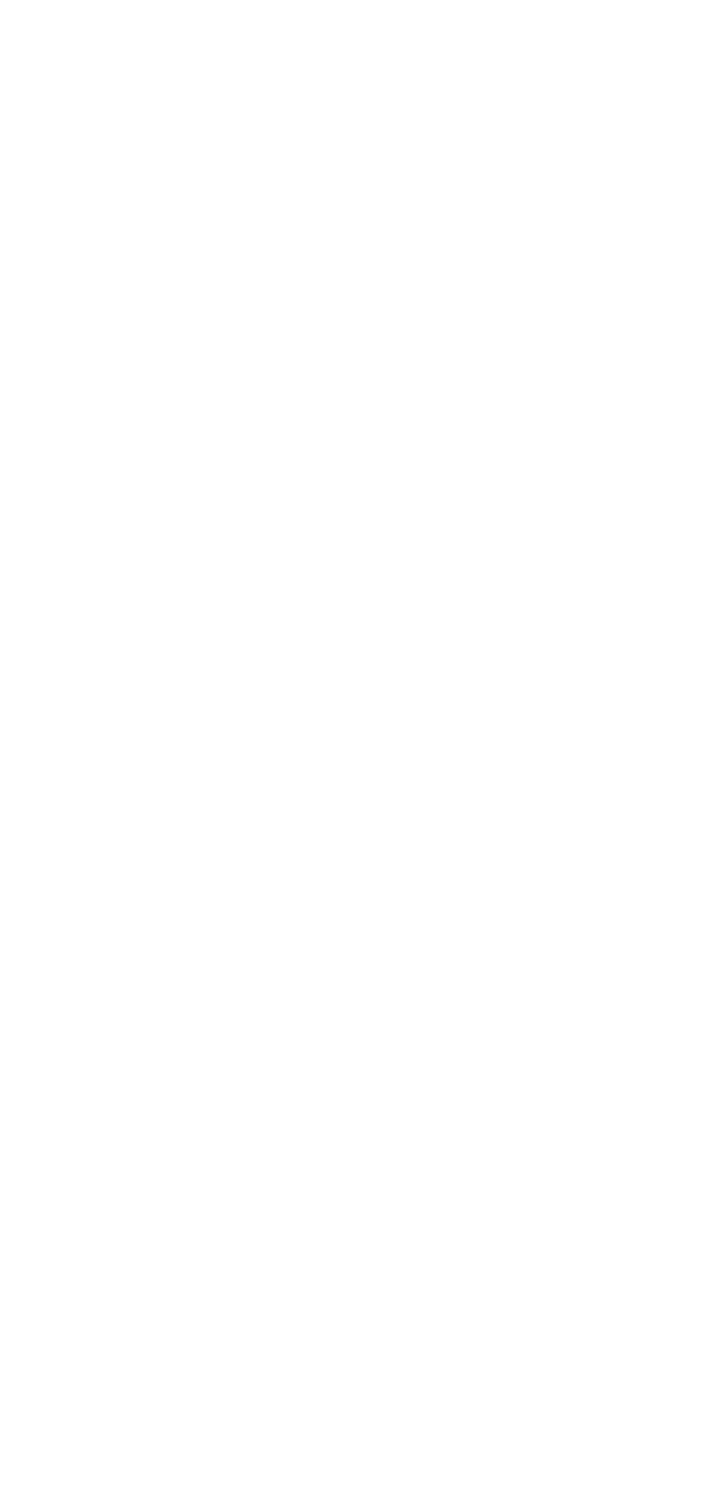# **Investment Objective and Policy**

The investment objective of this Trust is to track the capital performance of the Japanese equity market, as represented by the FTSE Japan Index, by investment in a representative sample of stocks selected from all economic sectors. Securities in the FTSE Japan Index will be held with weightings generally proportionate to their market capitalisation.

From time to time non-Index constituents may be held as a result of a corporate action and these holdings will be sold or transferred as soon as reasonably practical.

## **Risk Profile**

#### **Market Risk**

Market risk arises mainly from uncertainty about future prices. It represents the potential loss the Trust may suffer through holding market positions in the face of market movements. The Manager adheres to the investment guidelines and in this way, monitors and controls the exposure to risk from any type of security, sector or issuer.

## **Currency Risk**

This Trust is invested in overseas financial securities. The performance of the Trust may therefore be affected by changes in exchange rates. This risk may be managed by the use of forward currency contracts, which aim to manage the effect of changing exchange rates.

# **Trust Facts**

| Period End Date for Distribution: |           | 24 Oct    |
|-----------------------------------|-----------|-----------|
| Distribution Date:                |           | 24 Dec    |
| <b>Ongoing Charges Figures:</b>   | 24 Apr 18 | 24 Oct 17 |
| R-Class                           | 0.83%     | 0.83%     |
| F-Class                           | 0.37%     | 0.37%     |
| $LCI$ ass                         | 0.15%     | 0.15%     |
| C-Class                           | 0.10%     | 0.10%     |

The Ongoing Charges Figure (OCF) is the ratio of the Trust's total discloseable costs (excluding overdraft interest) to the average net assets of the Trust.

The OCF is intended to provide a reliable figure which gives the most accurate measure of what it costs to invest in a trust and is calculated based on the last period's figures.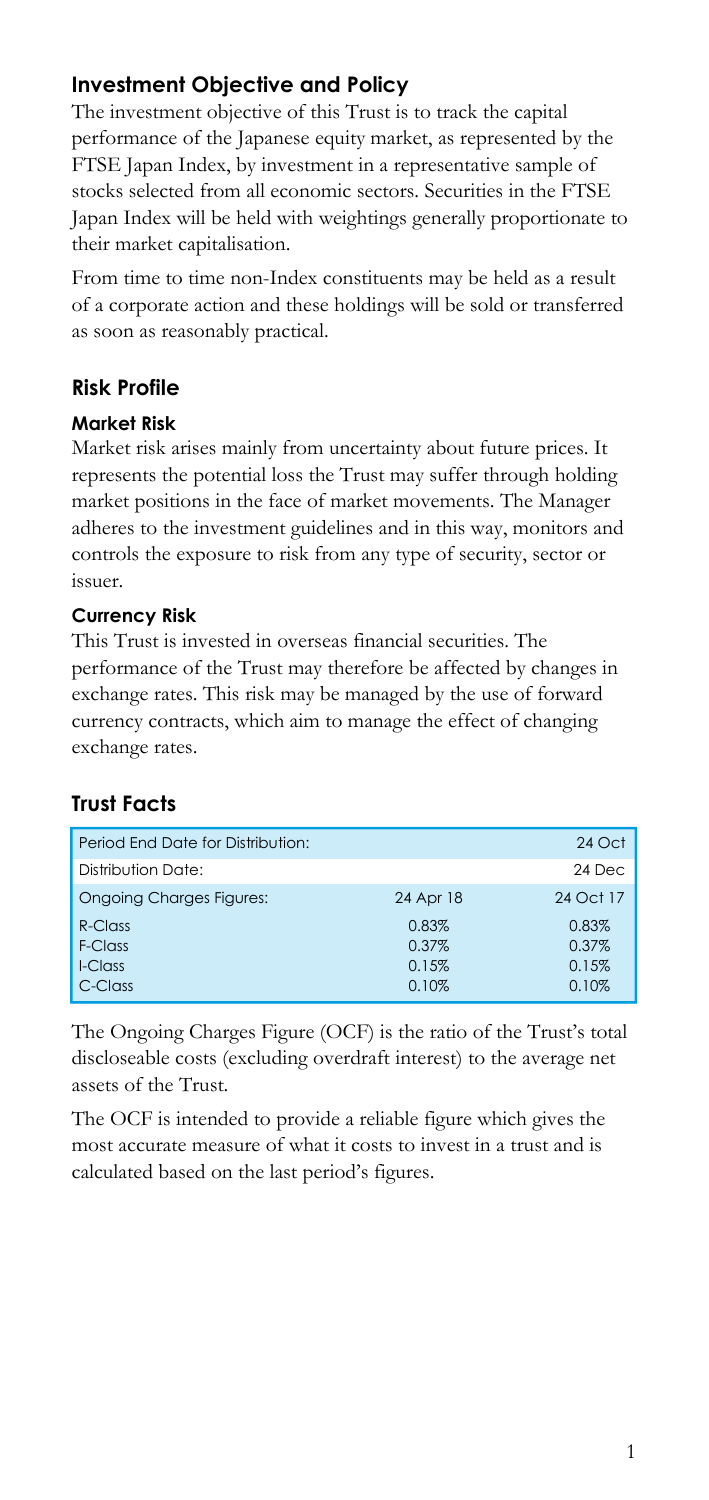## **Risk and Reward Profile**



- This risk and reward profile is based on historical data which may not be a reliable indication of the Trust's risk and reward category in the future.
- The category number highlighted above reflects the rate at which the Trust's unit price has moved up and down in the past. If the Trust has less than five years' track record, the number also reflects the rate at which the Index the Trust tracks has moved up and down in the past. Higher numbers mean the potential reward could be greater, but this comes with increased risk of losing money.
- The Trust is in category six because it invests in company shares which are sensitive to variations in the stock market. The value of company shares can change substantially over short periods of time. Company shares are generally considered to be higher risk investments than bonds or cash.
- The Trust's category is not guaranteed to remain the same and may change over time.
- Even a trust in the lowest category is not a risk free investment.

#### **Distribution Information**

The policy is to distribute, on an annual basis, all available revenue, after deduction of those expenses which are chargeable in calculating the distribution. This being the case, there is no interim distribution.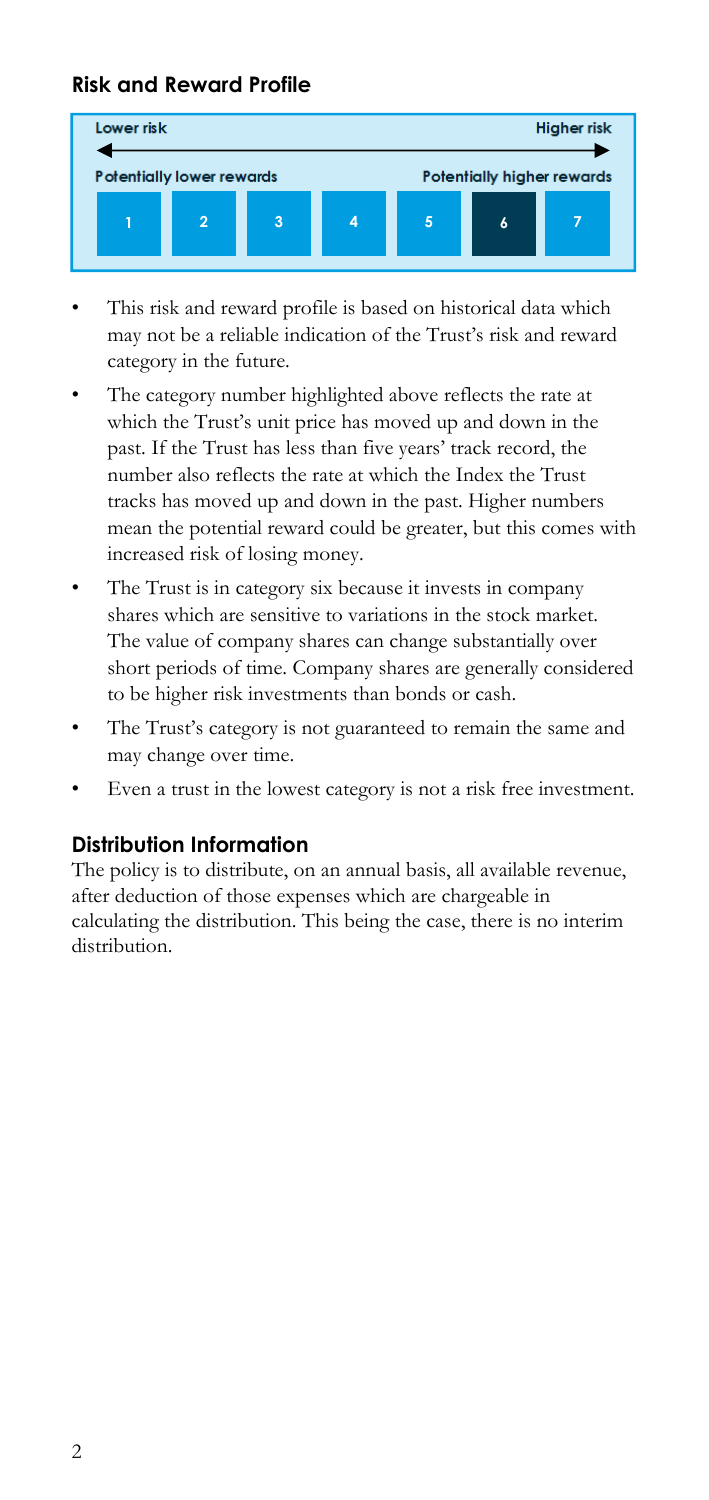#### **Net Asset Values and Units in Issue**

| <b>Class</b>                                                  | <b>Net Asset</b><br>Value (£) | <b>Units</b><br>in Issue    | <b>Net Asset</b><br><b>Value per</b><br>Unit $(p)$ |
|---------------------------------------------------------------|-------------------------------|-----------------------------|----------------------------------------------------|
| R-Class<br>Distribution Units<br>Accumulation Units           | 399,944,087<br>59.364.436     | 744, 112, 634<br>98.227.932 | 53.75<br>60.44                                     |
| $F-CI$ ass<br>Distribution Units<br><b>Accumulation Units</b> | 8.193<br>234.014              | 15,180<br>377,018           | 53.97<br>62.07                                     |
| I-Class<br>Distribution Units<br><b>Accumulation Units</b>    | 333.889.545<br>343.461.089    | 619.658.664<br>532.426.435  | 53.88<br>64.51                                     |
| $C$ -Class<br>Distribution Units<br><b>Accumulation Units</b> | 86.825.498<br>61.223.588      | 161,152,544<br>94.743.978   | 53.88<br>64.62                                     |

**Past performance is not a guide to future performance.** 

**The price of units and any income from them may go down as well as up.** 

**Exchange rate changes may cause the value of any overseas investments to rise or fall.**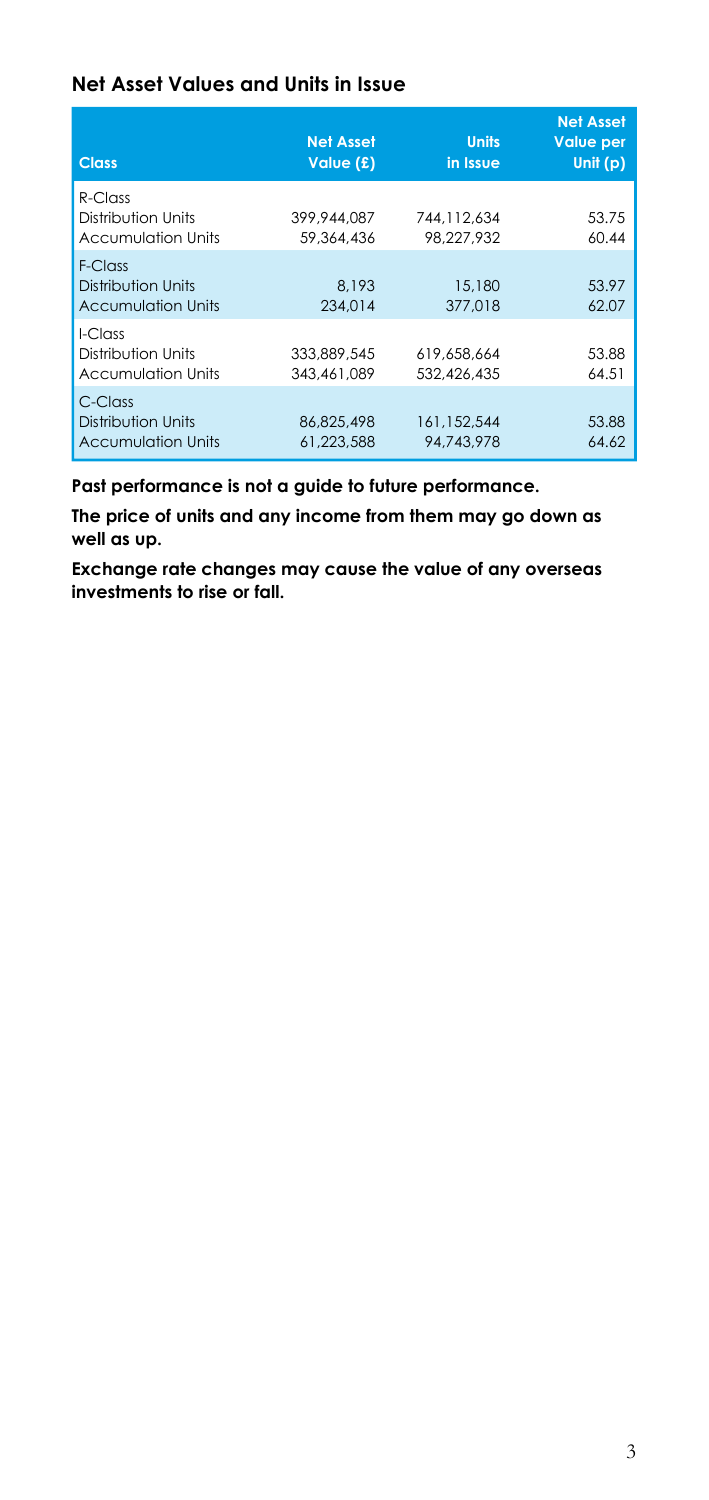## **Portfolio Information**

The top 10 holdings and their associated weighting at the current period end and preceding year end were:

| <b>Top 10 Holdings at</b><br><b>24 April 2018</b> |                                  | <b>Top 10 Holdings at</b><br><b>24 October 2017</b> |                                         |
|---------------------------------------------------|----------------------------------|-----------------------------------------------------|-----------------------------------------|
| Holding                                           | Percentage of<br>Net Asset Value | Holding                                             | Percentage of<br><b>Net Asset Value</b> |
| Toyota Motor                                      | 4.19%                            | <b>Toyota Motor</b>                                 | 4.23%                                   |
| Mitsubishi UEJ Financial                          | 2.19%                            | Mitsubishi UEJ Financial                            | 2.22%                                   |
| SoftBank Group                                    | 1.59%                            | SoftBank Group                                      | 2.01%                                   |
| Sony                                              | 1.56%                            | Honda Motor                                         | 1.43%                                   |
| Honda Motor                                       | 1.50%                            | Sumitomo Mitsui<br>Financial                        | 1.37%                                   |
| Sumitomo Mitsui                                   |                                  |                                                     |                                         |
| Financial                                         | 1.43%                            | KDDI                                                | 1.29%                                   |
| Keyence                                           | 1.33%                            | Keyence                                             | 1.28%                                   |
| KDDI                                              | 1.18%                            | Sony                                                | 1.24%                                   |
| Fanuc                                             | 1.17%                            | Mizuho Financial                                    | 1.18%                                   |
| Mizuho Financial                                  | 1.15%                            | Fanuc                                               | 1.14%                                   |

# **Trust Holdings as at 24 April 2018**



## **Trust Holdings as at 24 October 2017**

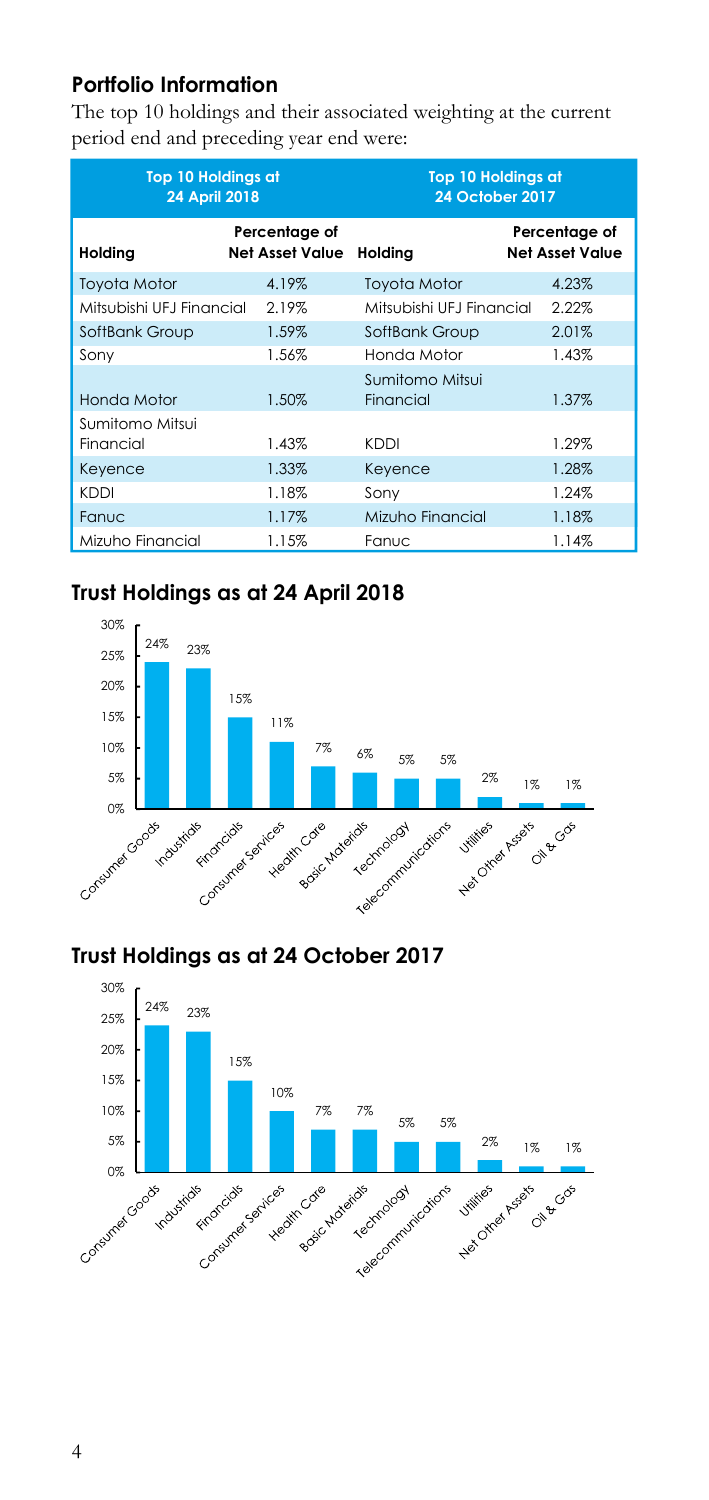## **Manager's Investment Report**

During the period under review, the bid price of the Trust's R-Class distribution units fell by 0.98%. FTSE, the Index compiler, calculates the benchmark Index at the end of the business day using closing prices, whereas the Trust is valued using prevailing prices at 12 noon. Therefore, for tracking purposes the Trust has been revalued using closing prices and foreign exchange rates. On this basis, over the review period, the Trust fell by 1.36% on a capital only basis, matching the fall in performance of the FTSE World Japan Index by 1.36% (Source: Bloomberg).

#### **Past performance is not a guide to future performance.**

**The value of investments and any income from them may go down as well as up.** 

#### **Exchange rate changes may cause the value of any overseas investments to rise or fall.**

The FTSE Japan Index is calculated by FTSE International Limited ("FTSE"). FTSE does not sponsor, endorse or promote this product.

All copyright in the Index values and constituent list belongs to FTSE. Legal & General has obtained full licence from FTSE to use such copyright in the creation of this product.

"FTSETM", "FT-SE®" and "Footsie®" are trademarks of the London Stock Exchange Plc and The Financial Times Limited and are used by FTSE International Limited ("FTSE") under license.

#### **Market/Economic Review**

Global equity indices ended the period broadly unchanged. Although markets closed 2017 on a strong note, reflecting a steady improvement in global economic indicators and corporate earnings growth, selling pressures have emerged in recent months. Market volatility has risen markedly, particularly as trade tensions between the US and China has escalated. Notwithstanding concerns that US interest rate rises could follow a steeper-than-expected path, confidence that improving global economic growth will boost corporate earnings helped Japanese markets to outperform global equities. Japanese equities returns were bolstered by growing conviction in the sustainability of the domestic economic recovery and optimism over exports.

Over the review period, the Yen weakened, depreciating 2.0% against Sterling. For UK-based investors, the weakness of the Yen offset some of the market performance, resulting in almost flat returns over the review period.

The best performing sectors were Oil & Gas Producers (+22.94%), Personal Goods (+16.74%) and Food & Drug Retailers (+15.47%); the worst performing sectors were Tobacco (-27.85%), Mobile Telecommunications (-12.69%) and General Industrials (-9.37%). **Trust Review** 

## Companies held within the Trust are held with weightings generally proportionate to those of the benchmark Index. Therefore, investment activity, other than to raise or invest cash, is only necessary when there are changes to the benchmark Index, or as a result of a corporate action.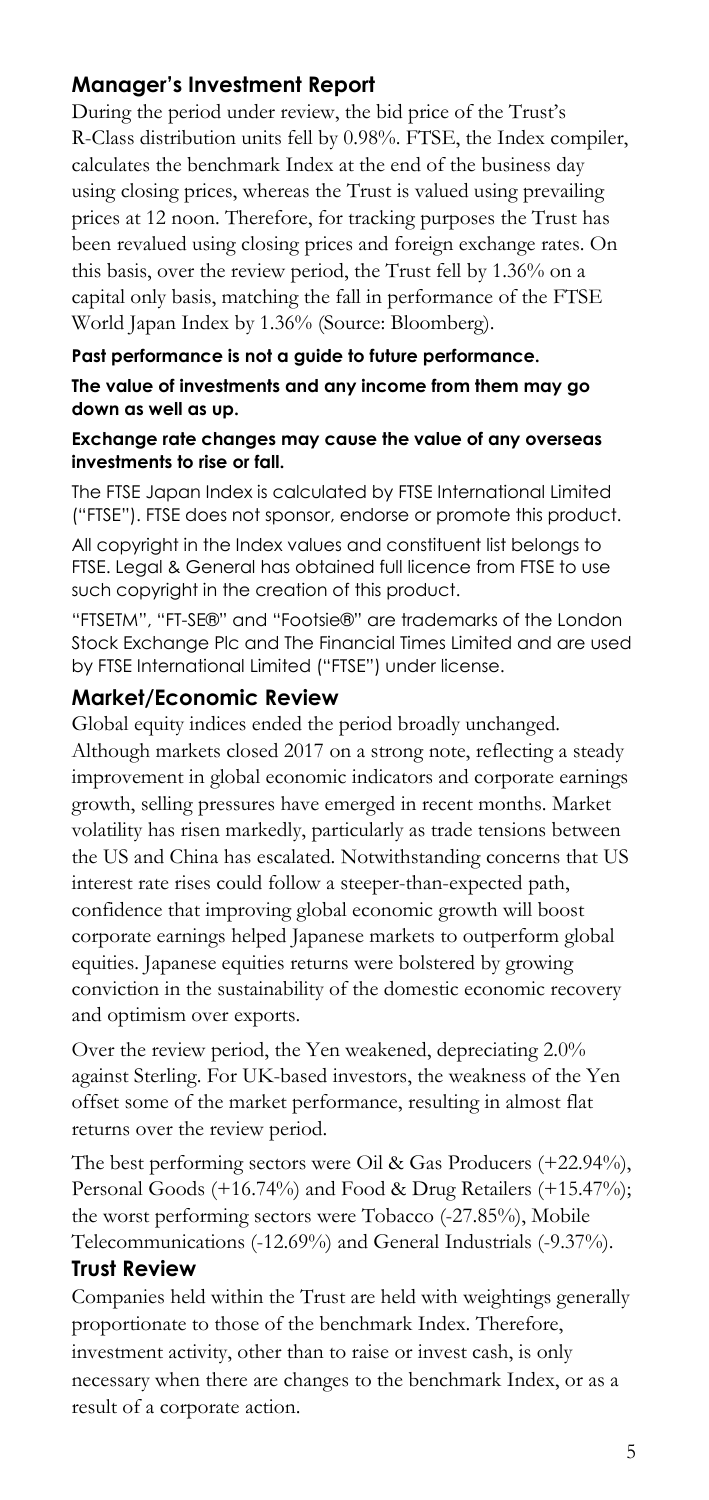## **Manager's Investment Report continued**

The quarterly Index review in December 2017 resulted in no additions and no deletions. There were 41 changes to the free share capital of constituents with the largest increases being Ain, Skylark and SBI and the largest decreases being Toyota Motor, Hitachi and Astellas Pharmaceutical. The two-way Index turnover was 0.3%.

At the FTSE Japan annual Index review in March 2018, there were 10 additions and 3 deletions. Tokai Carbon, Kyowa Exeo and Shima Seiki Manufacturing were the largest additions, whereas Senshu Ikeda, Juroku Bank and Adastria were deleted from the Index. There were 31 changes to the free share capital of constituents with the largest increases being Toshiba, Skylark and Daifuku and the largest decreases being NTT DoCoMo, Honda Motor and NTT. The two-way Index turnover was 1.3%.

Outside the reviews, there were several Index changes due to initial public offering (IPO) and merger and acquisition (M&A) activities. SG Holdings qualified as a fast entry to the Index following its IPO which raised USD 1.1 billion in December 2017. Additionally, following the shareholder meeting approval for the delisting arrangement Hitachi Kokusai was deleted from the Index in February 2018. Yakult Honsha increased its free float after Danone Probotics sold 18.35 million shares through a block sale. Similarly, Renesas Electronics increased its weight in the Index after government-backed fund INCJ has sold part of its stake via secondary placing.

#### **Outlook**

Japanese stocks outperformed global equities by 2.2% over the review period, with investors adopting an optimistic approach as the Yen weakened against the Dollar since the end of March. There is also increased concern about the direction of US foreign policy as the US Treasury registered its continuing concern at 'the persistence of the large trade imbalance between the US and Japan'. U.S. President Donald Trump stated his intentions to focus on the trade deficit noting: "We have a very big deficit and we're going to weed that down, hopefully get our balance at some point in the not-too-distant future." Looking into the future, investors will be closely watching whether a bilateral deal can be negotiated aimed at trimming the US trade deficit, as Japan's position is that the Trans-Pacific Partnership trade deal is the best for both countries.

The Trust remains well positioned to capture the market performance.

Legal & General Investment Management Limited (Investment Adviser) 16 May 2018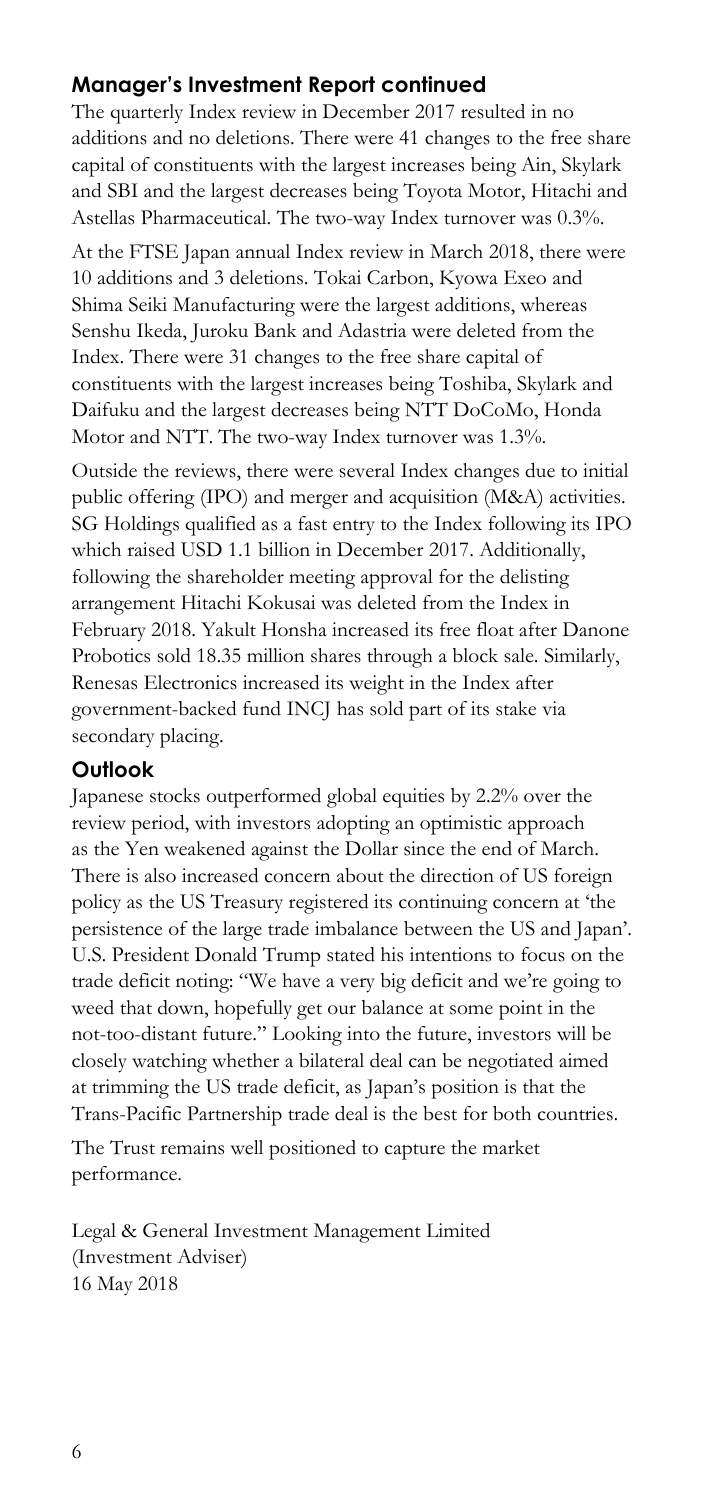## **Manager's Report and Accounts**

Copies of the most recent Interim and Annual Long Form Manager's Reports are available free of charge by telephoning 0370 050 0955, by writing to the Manager or are available on the internet at www.legalandgeneral.com/investments/fundinformation/managers-reports.

Call charges will vary. We may record and monitor calls.

#### **Information on Tracking Error**

The 'Tracking Error' of a Trust is the measure of the volatility of the differences between the return of the Trust and the return of the benchmark Index. It provides an indication of how closely the Trust is tracking the performance of the benchmark Index after considering things such as Trust charges and taxation.

Using monthly returns, over the review period, the annualised Tracking Error of the Trust is 0.04%, whilst over the last three years to the end of April 2018, the annualised Tracking Error of the Trust is also 0.04%. These Tracking Errors are within the anticipated Tracking Error levels set out in the Trust's Prospectus of  $+/-0.50%$  per annum.

### **Minimum Investment Amounts**

The minimum initial lump sum investment amounts for each class are as follows:

| R-Class | 4.500        |
|---------|--------------|
| F-Class | <b>£500</b>  |
| I-Class | f1,000,000   |
| C-Class | f100,000,000 |

In addition, monthly contributions can be made into the R-Class and F-Class with a minimum amount of  $\sqrt{250}$  per month.

F-Class units are only available to:

- i) investors who have received advice from authorised intermediaries, platforms or other distributors in relation to their investment in units in the Trust and
- ii) distributors who the Manager reasonably considers will adequately bear the costs of marketing to and acquiring investors at no or limited cost to the Manager, and to whom the Manager has confirmed that such distributor or investor meets the criteria for investment in such units.

C-Class units are only available to distributors who actively market and distribute such units (or whom the Manager believes intends to do so) and to whom the Manager has confirmed by letter that they meet the criteria for investment in such units.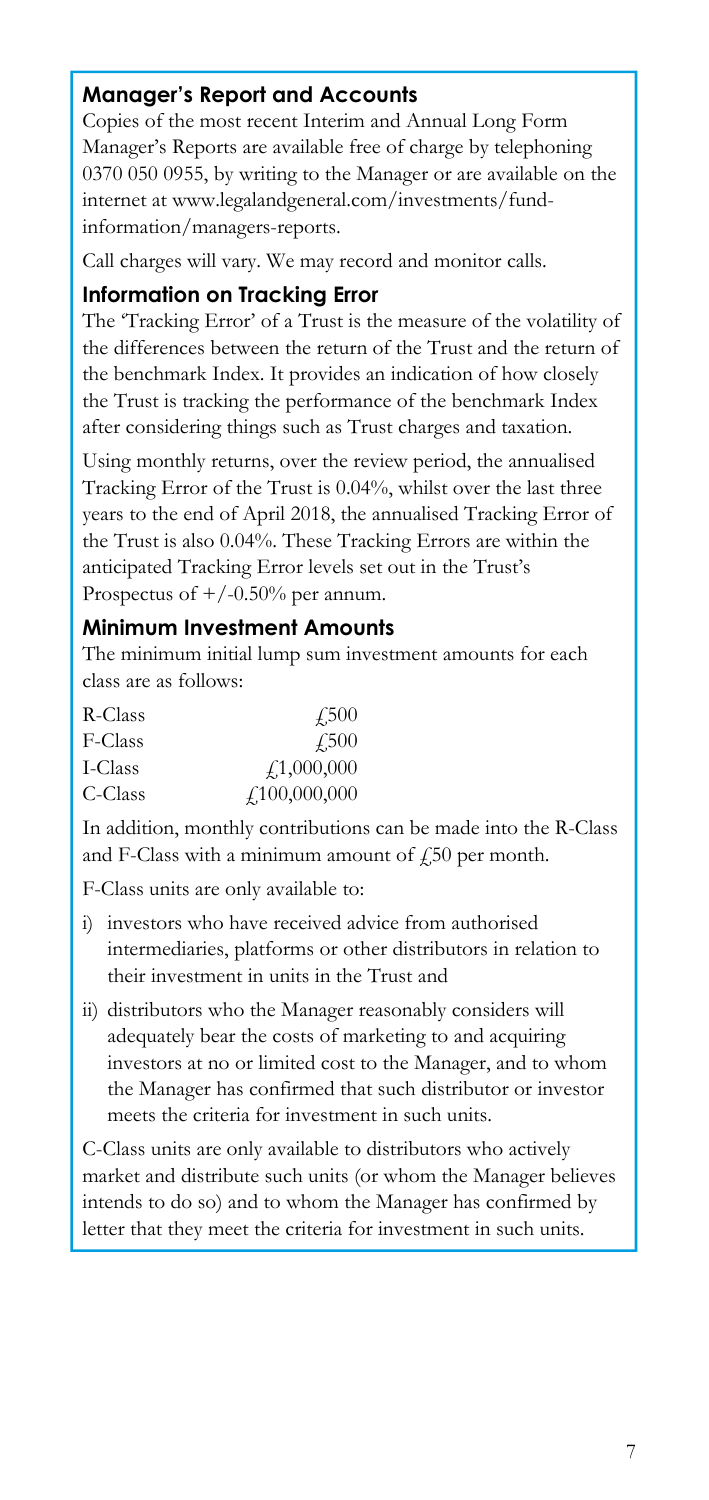## **Other Information**

The information in this report is designed to enable unitholders to understand how the Trust has performed during the period under review and how it is invested at the period end. Further information on the activities and performance of the Trust can be obtained by telephoning 0370 050 0955 or by writing to the Manager.

Call charges will vary. We may record and monitor calls.

## **Significant Changes**

#### **Change of Auditor**

With effect from 28 April 2018, PricewaterhouseCoopers LLP ceased to be Independent Auditors of the Trust and KPMG LLP have been appointed. The change of Auditor has no impact on the way the Trust is operated.

## **General Data Protection Regulation (GDPR)**

Legal & General takes your privacy very seriously. Under data protection legislation, we have classified ourselves as a 'data controller'. This means that we are subject to certain obligations relating to how we process personal data. These obligations include, without limitation, providing individuals with certain information regarding how we process their personal data.

We will use the personal data you have provided to us in connection with an investment in units of Legal & General Japan Index Trust, including your name, age, contact details, bank account details, transactions and the invested amount, and any information regarding the dealing in units in accordance with all applicable data protection laws and our Privacy Policy which is available from 25 May 2018 at www.lgim.com/UTMprivacy (or available upon request). Our Privacy Policy sets out, amongst other things, the purpose or purposes for which your personal data is collected and intended to be processed and also contains any other information prescribed by data protection legislation.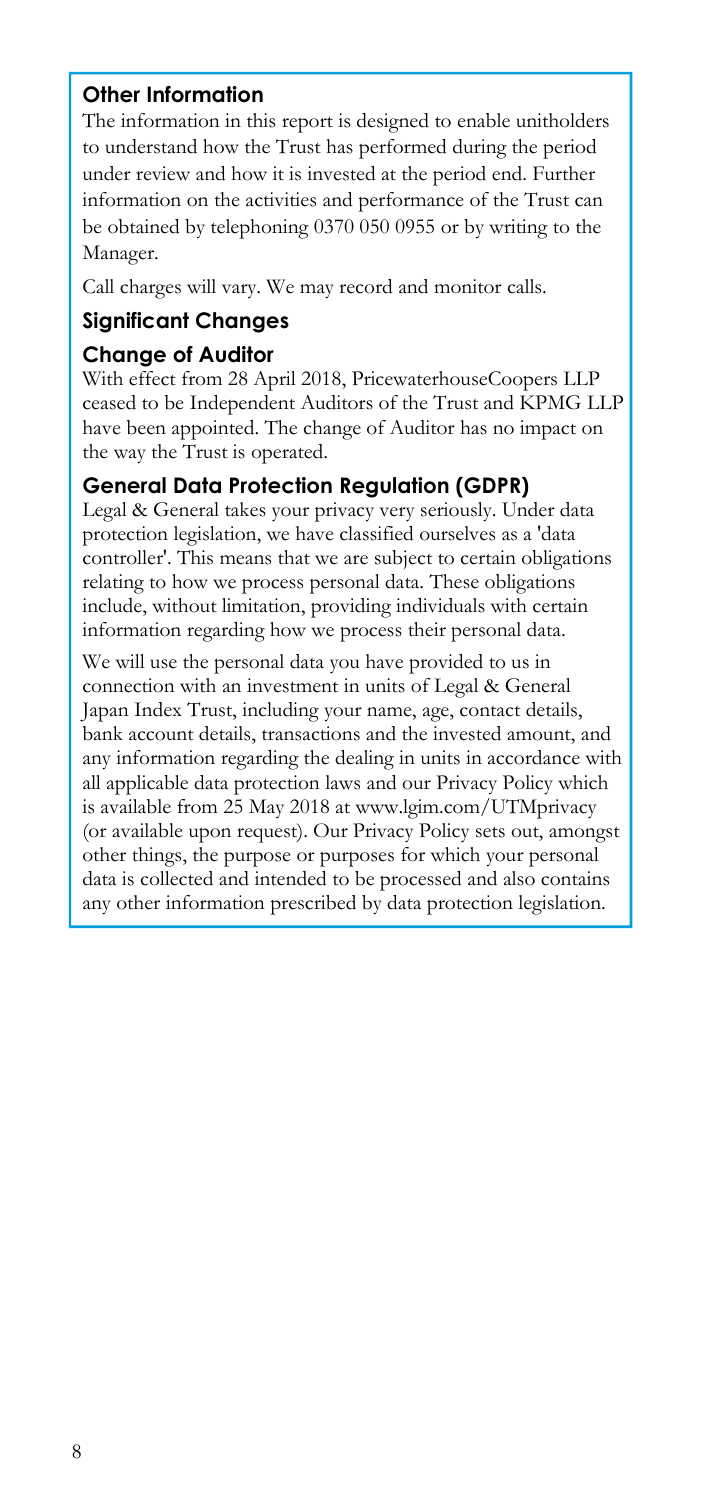## **Authorised Fund Manager**

Legal & General (Unit Trust Managers) Limited Registered in England and Wales No. 01009418 Registered office: One Coleman Street, London EC2R 5AA Telephone: 0370 050 3350 Authorised and regulated by the Financial Conduct Authority Call charges will vary. We may record and monitor calls.

## **Trustee**

Northern Trust Global Services PLC 50 Bank Street, Canary Wharf, London E14 5NT Authorised by the Prudential Regulation Authority and regulated by the Financial Conduct Authority and the Prudential Regulation Authority

## **Independent Auditors**

KPMG LLP 15 Canada Square London E14 5GL